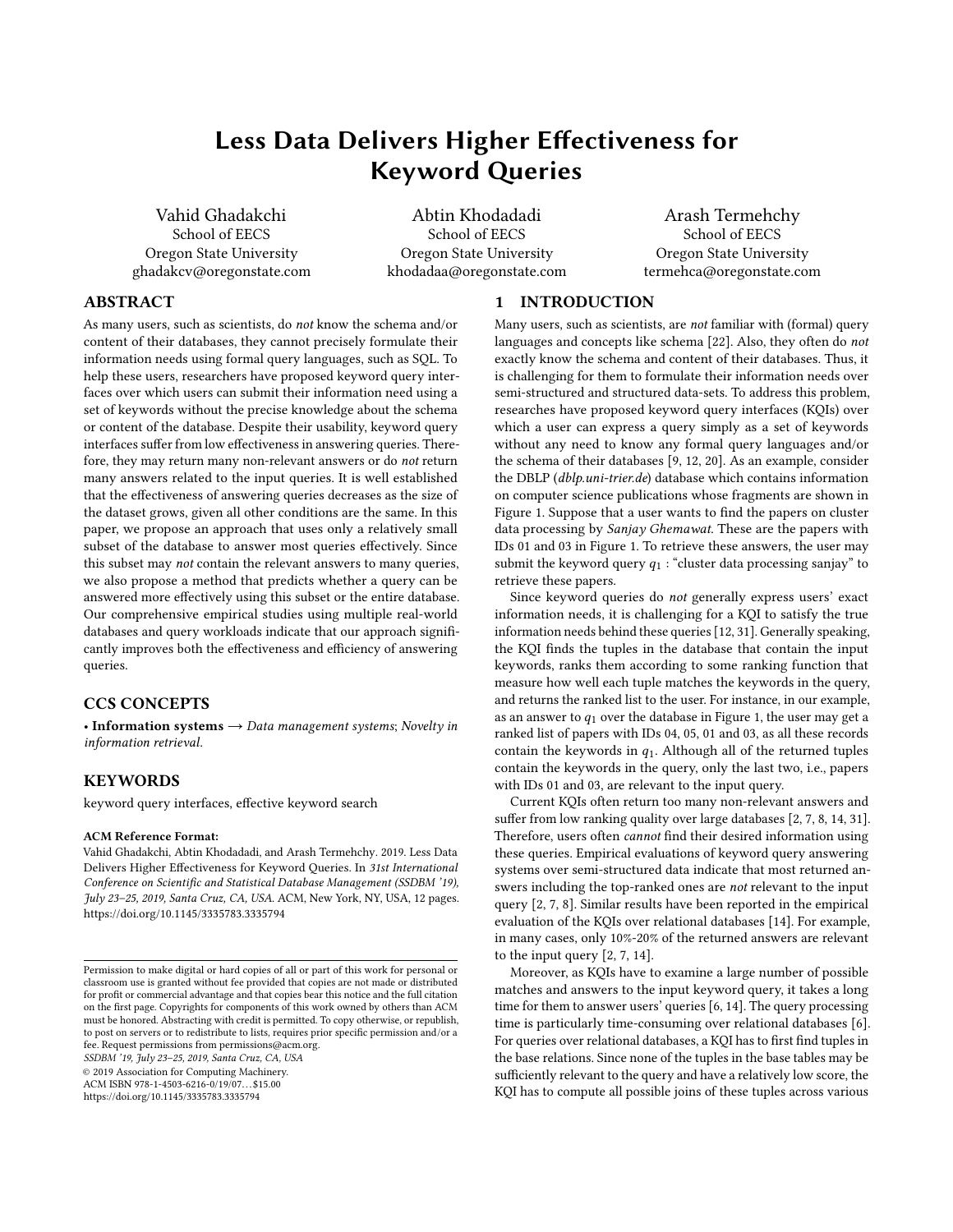<span id="page-1-0"></span>

| ID | Title                                                   | Author                     | Year |
|----|---------------------------------------------------------|----------------------------|------|
| 01 | MapReduce: simplified data processing on large clusters | Jeff Dean, Sanjay Ghemawat | 2008 |
| 02 | Enabling cross-platform data processing                 | D. Agrawal, Sanjay Chawla  | 2011 |
| 03 | MapReduce: a flexible data processing tool              | Jeff Dean, Sanjay Ghemawat | 2010 |
| 04 | Graph data processing on clusters                       | Sanjay Rakesh              | 2014 |
| 05 | Secure data processing in clusters                      | Sanjay Balraj              | 2015 |
| ٠  |                                                         |                            |      |
|    |                                                         |                            |      |

|  |  | Figure 1: A Fragment of the DBLP Database |  |  |  |
|--|--|-------------------------------------------|--|--|--|
|--|--|-------------------------------------------|--|--|--|

base relations. Empirical studies show that it may take up to 200-400 seconds to process a keyword query over relational databases [\[6\]](#page-11-10). Since keyword queries may often be used in an interactive fashion to explore the database, users need a significantly shorter response time [\[1,](#page-11-11) [12\]](#page-11-3).

It has been long established that in most information systems, query frequencies and their relevant answers follow a power law distribution [\[33,](#page-11-12) [36\]](#page-11-13). This assumption is the basis of our key intuition that there is a small subset of tuples in the database that contains many relevant answers to most queries. Because this subset has far fewer tuples than the entire database, the chance of making a mistake by KQI over this subset, i.e., returning a non-relevant answer, is less than doing so over the entire database [\[31\]](#page-11-5). Thus, on average, the KQI may return fewer non-relevant answers to queries than when it processes the queries over the entire database. Furthermore, since this subset is much smaller than the database, answering queries over the subset will be potentially much faster.

For example, assume that papers with IDs 01, 03, and 05 are more popular among users, i.e., they are relevant answers to more queries than the papers with IDs 02 and 04 in the database shown in Figure [1.](#page-1-0) One may run  $q_1$ : "cluster data processing sanjay" over only these records and get a ranked list of papers with IDs 05, 01, and 03, which contains more relevant answer than the returned list of tuples over the entire database illustrated in Figure [1.](#page-1-0) As a matter of fact, our empirical results over several real-world query workloads confirm our key intuition.

The first challenge in enhancing the mentioned idea is to find such an effective subset. If the subset contains too few tuples, it will not contain the relevant answers of the majority of the queries or it may contain only a small fraction of the relevant answers of most queries (small recall). On the other hand, if the subset contains too many tuples, then it will suffer from the same problems as running queries over the entire database. Thus, we should address how to pick an effective subset that contains many relevant answers to most queries.

Although an effective subset contains relevant answers of many queries, it will not contain any relevant answers to a small fraction of queries. Thus, the database system should identify these queries and use the full database to answer these queries.

In this paper, we open the debate on using an effective subset of a large database to answer keyword queries over the database to increase their effectiveness and efficiency. To the best of our knowledge, this approach has not been examined to improve the effectiveness of answering keyword queries over datasets. We show that using an effective subset, the KQI can significantly reduce the number of non-relevant answers in its results and reduce the query response time. Moreover, we show that by carefully selecting the tuples in the effective subset, one can also improve the recall of answering queries on average. The improvement of the recall is, in fact, an interesting result as one may expect otherwise. To further improve the effectiveness of answering queries, we propose a method that predicts whether a query can be answered more effectively on the subset or the entire database and forwards the query accordingly. One may increase the effectiveness and efficiency of the keyword search by designing new search and ranking algorithms. Our proposed approach is orthogonal to such methods and can be used with any of the keyword search algorithms to increase its effectiveness and efficiency. To this end, we make the following contributions.

- We analyze the impact of using a subset of the entire database to answer keyword queries both theoretically and empirically. Our results indicate that there are effective subsets such that, using only those subsets to answer queries, a KQI is able to improve the average ranking quality, average recall, or both for submitted queries (Section [2\)](#page-1-1).
- We show how a KQI can utilize users' past interactions with the data to build the aforementioned effective subsets (Section [2.3\)](#page-5-0).
- As we discussed, the effective subset may not have all or some of the relevant answers to many queries. We propose a novel method to predict whether a query can be answered more effectively over the effective subset or the entire database. A KQI uses the result of this method to forward each input query to the effective subset or the entire dataset (Section [3\)](#page-5-1).
- We discuss and address the challenges of using our approach over relational data and address them (Section [4\)](#page-7-0).
- We provide a comprehensive empirical study of our method over multiple real-world large databases and query logs. Our results indicate that our approach substantially improves both precision, recall, and efficiency of answering keyword queries over large databases. They also show that our method to find the right subset of the dataset to answer the query significantly increases ranking quality and recall of answering queries (Section [5\)](#page-8-0).

# <span id="page-1-1"></span>2 IMPACT OF DATABASE SIZE ON THE SEARCH EFFECTIVENESS

In this section, we analyze the impact of database size on search effectiveness. We focus on databases with a single relation. This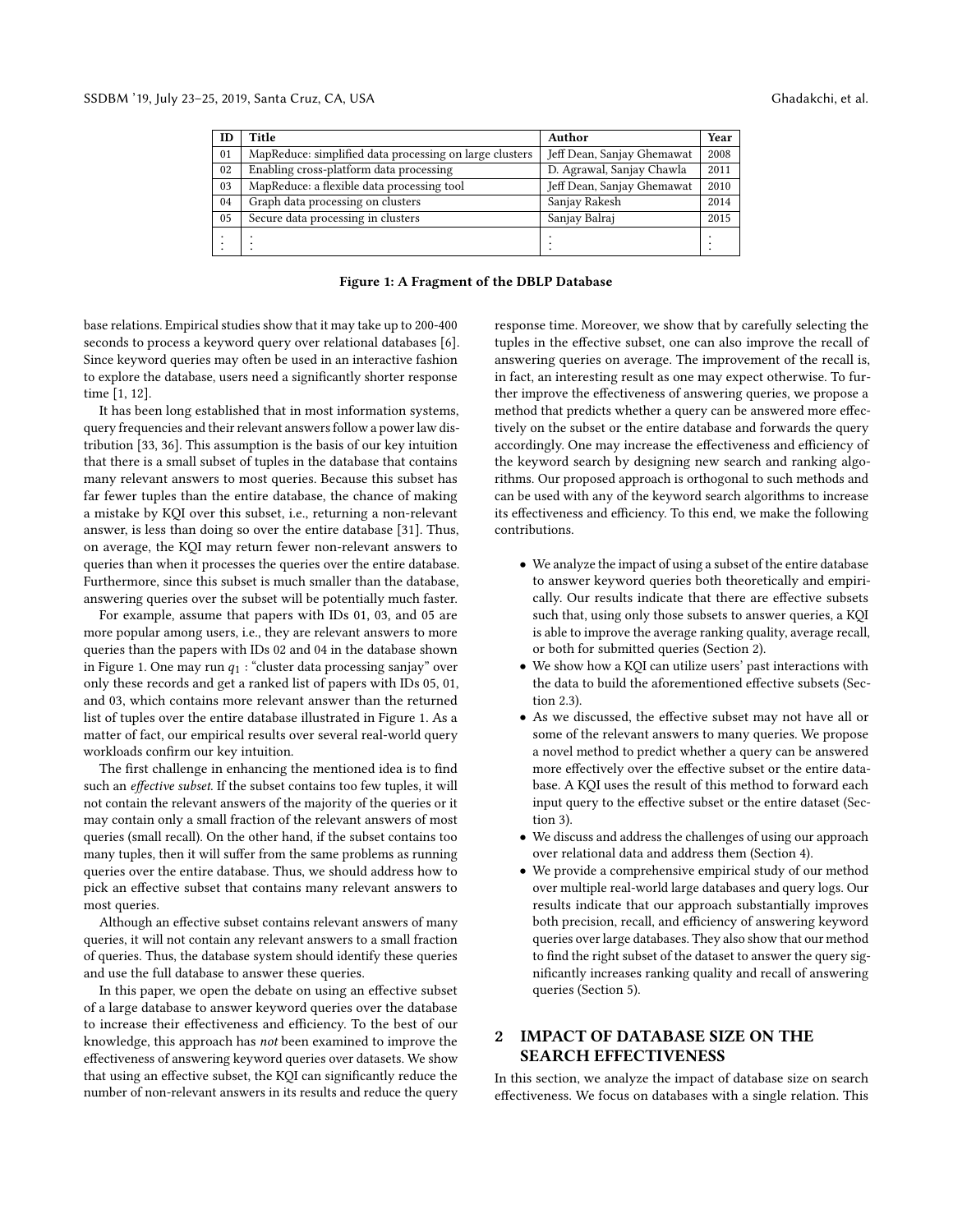Less Data Delivers Higher Effectiveness for Keyword Queries SSDBM '19, July 23-25, 2019, Santa Cruz, CA, USA

can be a relational database with one table or a collection of semistructured documents such as XML or JSON documents. We extend the results of this section to databases with multiple relations in Section [4.2.](#page-7-1)

#### <span id="page-2-1"></span>2.1 Theoretical Analysis

Consider a database instance  $I$  that contains information on  $n$  number of publications. Let Q be the set of all queries a user can submit to retrieve any paper. If the relevant answer of a query  $q \in Q$  is in I, then  $I$  can potentially answer the query  $q$ , otherwise, it returns no relevant results. Let us build database J by adding more papers to I. Since J contains information on more papers, it can potentially answer more queries of Q. Hence, it is commonly believed that the average effectiveness of  $J$  on answering queries of  $O$  is higher than I. While this belief is true for answering exact queries such as SQL queries, it does not hold for keyword queries. As shown in the example of Section [1,](#page-0-0) keyword queries are not the exact formulation of users' information needs, thus, databases may make mistakes in returning relevant answers of keyword queries. As the size of the database gets larger, the chance of making a mistake by database and returning a non-relevant answer increases [\[34\]](#page-11-14).

On one side, adding more entities to the database increases the number of queries that can be answered by the database. On the other side, as the database gets larger, the chance of making a mistake by the database and returning a non-relevant answer to a query increases . Thus, it is not clear how does adding more entities to the database impacts the overall search effectiveness. To answer this question, we present a theoretical analysis of the problem. Later in this section, we verify the theoretical results by conducting empirical studies.

Consider database instance  $I$  and random query  $q$  over  $I$ . Let Q be the domain of q,  $Pr(q)$  be its probability distribution,  $q(I)$  be the returned results of q over I and  $rel(q)$  be the set of its relevant answers. One of the metrics used to measure the search effectiveness of a top-k retrieval system is Precision-at-k ( $p@k$ ). Precision-at-k of a random query q with distribution  $\theta$  over I and its expected value is defined as:

$$
p@k(q, I) = \frac{|q(I) \cap rel(q)|}{k},
$$

$$
\mathbb{E}[p@k(q, I)] = \sum_{q \in Q} Pr_{\theta}(q)p@k(q, I)
$$

Access count of tuple  $t$  is the number of times that tuple has been accessed by users through queries or any other interactions. Given tuple  $t \in I$ , we define the popularity of t, denoted by  $w(t)$ , as the probability of  $t$  being a relevant answer to some query  $q$ . More precisely, given a random query  $q$  and the set of its relevant answers  $rel(q)$ ,  $w(t) = \sum_{q:t \in rel(q)} Pr(q)$ . We estimate  $w(t)$  as the normalized access count of t over sum of access counts of all tunles. In the access count of  $t$  over sum of access counts of all tuples. In the example of Figure [1,](#page-1-0) each paper is a tuple and its popularity is computed as the number of times the paper has been accessed divided by the sum of all access counts. We define  $I(m)$  as a subset of the database  $I$  that contains  $m$  most popular tuples of  $I$ .

In most database systems, access counts to tuples follow a power low distribution [\[36\]](#page-11-13). The following theorem states that, if  $w(t)$  has a power law distribution then increasing the size of  $I(m)$  beyond a certain point decreases the upper bound of search effectiveness over  $I(m)$ .

<span id="page-2-0"></span>THEOREM 2.1. Consider database I such that for  $t \in I$ ,  $w(t)$  has a power law distribution. There is  $m_0$  such that if  $|I| > m_0$ , for  $m > m_0$ ,  $\mathbb{E}[p\omega k(q, I(m))]$  is bounded above by a decreasing function of m.

PROOF. Consider random query q with distribution  $\theta$ . Given tuple  $t$ , let  $q_t$  be a random query such that  $t$  is one of its relevant answers. The distribution of  $q_t$  is denoted by  $\theta_t$ . Let I be the indica-<br>tor function such that  $\mathbb{I}(t \in q(I(m)))$  is one if  $t \in q(I(m))$  and zero tor function such that  $\mathbb{I}(t \in q(I(m)))$  is one if  $t \in q(I(m))$  and zero otherwise.

$$
\mathbb{E}[p\omega k(q, I(m))] = \sum_{q} Pr_{\theta}(q) \frac{|q(I(m)) \cap rel(q)|}{k}
$$

$$
= \frac{1}{k} \sum_{q} Pr_{\theta}(q) \sum_{t:t \in rel(q)} \mathbb{I}(t \in q(I(m)))
$$

$$
= \frac{1}{k} \sum_{t \in I(m)} \sum_{q_t} Pr_{\theta}(q) \mathbb{I}(t \in q(I(m)))
$$

Let  $w(t) = \sum_{q_t} Pr_{\theta}(q_t)$ , then  $Pr_{\theta_t}(q_t) = Pr_{\theta}(q)/w(t)$  and we have:  $\ddot{\phantom{a}}$ 

$$
\mathbb{E}[p\textcircled{a}k(q, I(m))] = \frac{1}{k} \sum_{t \in I(m)} w(t) \sum_{q_t} (Pr_{\theta}(q_t)/w(t)) \mathbb{I}(t \in q_t(I(m)))
$$
\n
$$
= \frac{1}{k} \sum_{t \in I(m)} w(t) \sum_{q_t} Pr_{\theta_t}(q_t) \mathbb{I}(t \in q_t(I(m)))
$$
\n
$$
= \frac{1}{k} \sum_{t \in I(m)} w(t) \mathbb{E}_{\theta_t} [\mathbb{I}(t \in q_t(I(m)))]
$$

In the above equation,  $\mathbb{I}(t \in q(I))$  is a Bernoulli random variable and we can replace  $\mathbb{E}[t \in q_t(I(m))]$  with  $Pr(t \in q_t(I(m)))$ . Let  $\epsilon_t$  be the probability that t is ranked higher than another tuple in  $q(I(m))$ , then  $Pr(t \in q(I(m)))$ , the probability that t is in top-k retrieved tuples, is equal to  $\epsilon_t^{m-k}$ .

$$
\mathbb{E}[p\omega k(q, I(m))] = \frac{1}{k} \sum_{t} w(t) Pr(t \in q(I))
$$

$$
= \frac{1}{k} \sum_{t} w(t) \epsilon_t^{m-k} \le \max_{t} {\epsilon_t^{(m-k)}} \frac{1}{k} \sum_{t} w(t)
$$

Let  $r_t$  be the rank of tuple t based on its popularity  $w(t)$ . Given that the popularities follow a power law distribution we have  $w(t)$  = the popularities follow a power law distribution we have  $w(t)$  = 1 1  $\frac{d}{dx}$  is  $\frac{d}{dx}$  are nonic number that is used for normalization of  $\frac{1}{\alpha}$  where  $\alpha$  is a real number greater than 1 and  $H_{\alpha}$  is the  $m^{th}$ the probabilities. We can compute an upper bound for  $\sum_t w(t)$  by integrating over values of r, as follows: integrating over values of  $r_t$  as follows:

$$
\sum_{r_t=1}^m \frac{1}{r_t^{\alpha}} \le 1 + \int_1^{m-1} \frac{1}{x^{\alpha}} dx = \frac{2(m-1)^{\alpha-1} - 1}{(m-1)^{\alpha-1}}
$$

Using the above simplification we have:

$$
\mathbb{E}[p\textcircled{a}k(q, I(m))] \le \max_{t} \{\epsilon_t^{(m-k)}\} \frac{1}{k} \frac{1}{H_\alpha} \frac{2(m-1)^{\alpha-1} - 1}{(m-1)^{\alpha-1}}
$$

Let  $\epsilon = \max_t {\epsilon_t}$ . We compute the derivative of the above formula and factor out the constants:

$$
\frac{\partial \mathbb{E}}{\partial m} = \frac{\epsilon^{m-k} \ln(\epsilon) m}{m+1} + \frac{\epsilon^{m-k}}{m+1} - \frac{\epsilon^{m-k} m}{(m+1)^2}
$$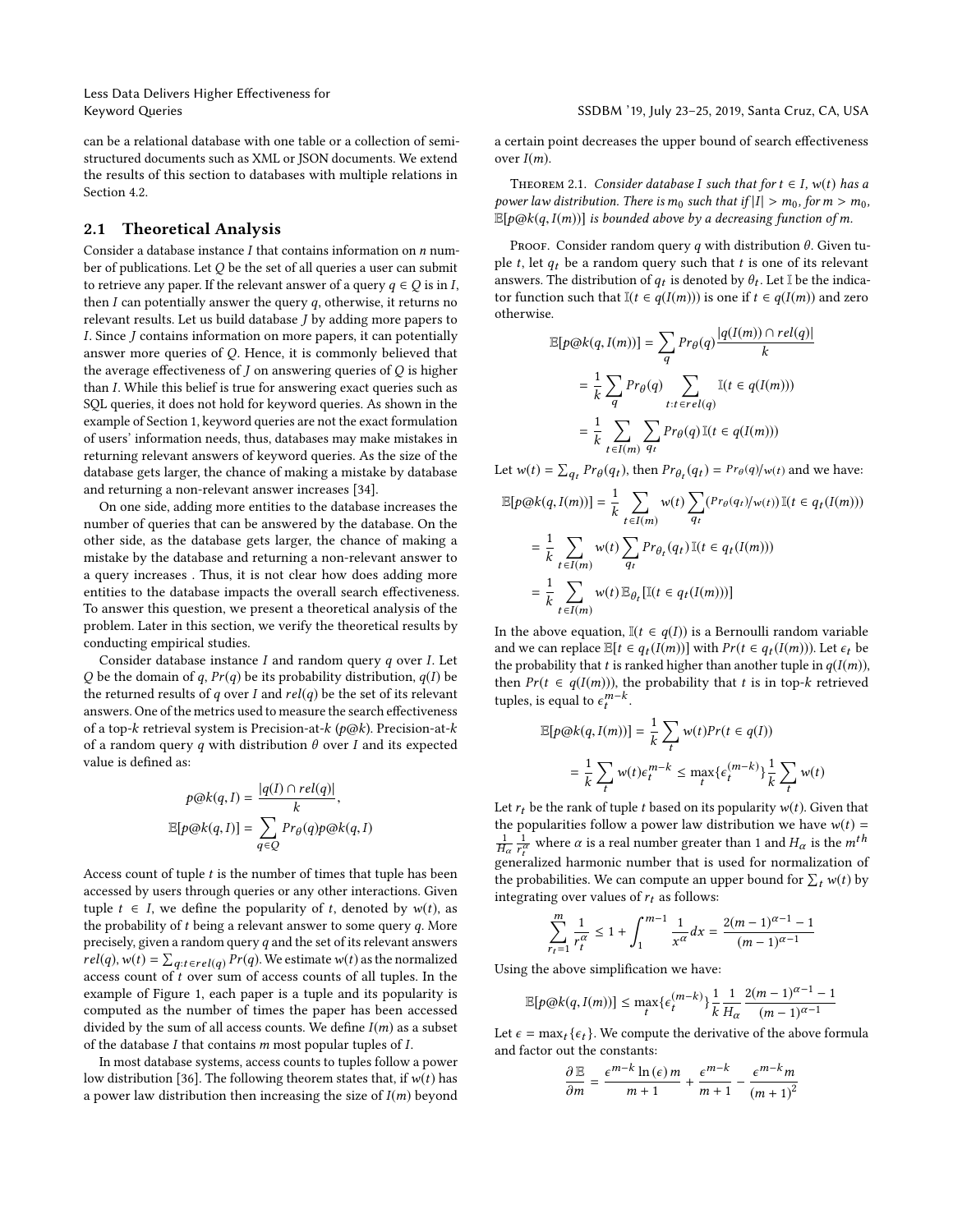This derivative has a positive root at:

$$
m_0 = \frac{\sqrt{\ln^2\left(\epsilon\right) - 4\ln\left(\epsilon\right)} - \ln\left(\epsilon\right)}{2\ln\left(\epsilon\right)}
$$

For  $m > m_0$ , the derivative has a negative value which entails that for  $m > m_0$ , the function is strictly decreasing. Thus, if  $|I| > m_0$ for  $m > m_0$  the function is strictly decreasing. Thus, if  $|I| > m_0$ , then for  $m > m_0$ ,  $\mathbb{E}[p \omega k(q, I(m))]$  is bounded by a decreasing function of  $m$ .

This result shows that, if a database is sufficiently large, there is a subset of the database such that the highest achievable expected P@K over this subset is larger than the full database. This is because the mentioned subset is able to deliver higher effectiveness for tuples that are queried very often in the price of sacrificing the tuples that are not frequently queried.

Next, we investigate the impact of database size on recall. Recall of query q over database I, denoted by  $rec(q, I)$ , is the fraction of relevant answers returned by the database system:

$$
rec(q, I) = \frac{|q(I) \cap rel(q)|}{|rel(q)|}
$$

$$
\mathbb{E}[rec(q, I)] = \sum_{q} Pr_{\theta}(q)rec(q, I)
$$

Following theorem extends the results of Theorem [2.1](#page-2-0) to the recall of answering queries over a database.

<span id="page-3-1"></span>THEOREM 2.2. Consider database I such that for  $t \in I$ ,  $w(t)$  has a power law distribution. There is threshold  $m_1$  such that if  $|I| > m_1$ , for  $m > m_1$ ,  $\mathbb{E}[rec(q, I(m))]$  is bounded above by a decreasing function of m.

PROOF. Similar to the previous proof:

$$
\mathbb{E}[rec(q, I(m))] = \sum_{q} Pr_{\theta}(q) \frac{|q(I(m)) \cap rel(q)|}{|rel(q)|}
$$

$$
= \sum_{q} Pr_{\theta}(q) \frac{1}{|rel(q)|} \sum_{t \in rel(q)} \mathbb{I}(t \in q(I(m)))
$$

Assuming that each tuple in the database gets at least one query and at most k' queries then  $\frac{1}{k'} \leq \frac{1}{|rel(q)|} \leq 1$ . Thus we have:

$$
\mathbb{E}[rec(q(I))] \leq \sum_{q} Pr_{\theta}(q) \sum_{t \in rel(q)} \mathbb{I}(t \in q(I(m)))
$$

The rest of the proof is similar to the proof of Theorem [2.1.](#page-2-0)  $\Box$ 

This result shows that, if a database is sufficiently large, there is a subset of the database such that the highest achievable expected recall over this subset is larger than the full database. Note that the threshold  $m_1$ , which is used in this theorem, can be different than the threshold  $m_0$  of Theorem [2.1.](#page-2-0) In fact, in most cases,  $m_1$ is expected to have a larger value than  $m_0$ . We will discuss this in more detail in Section [2.2.](#page-3-0)

The last metric we examine is reciprocal-rank. Reciprocal rank (R-Rank) of query q over I is calculated as  $\frac{1}{r}$  where r refers to the rank position of the first relevant answer in  $q(I)$ . Mean reciprocal rank position of the first relevant answer in  $q(I)$ . Mean reciprocal rank (MRR) of queries  $Q$  over a database  $I$  is defined as the average of the reciprocal ranks of the queries in Q. Since the queries in our problem have different probabilities, we use the expected value of the R-Ranks of the queries to compute MRR:

$$
MRR = \sum_{q} Pr(q)R\text{-}Rank(q, I)
$$

This metric is useful when the queries have a single relevant answer. Using a similar approach to Theorem [2.1](#page-2-0) and [2.2,](#page-3-1) it is easy to show similar results for MRR. The general idea here is to expand the R-Rank using the probabilistic approach presented in the proof of Theorem [2.1.](#page-2-0) For top-k results, the R-Rank can be expanded as:

$$
R - Rank(q) = \sum_{i=1}^{k} \epsilon^{m-k+i} \frac{1}{i} \le k\epsilon^{m-k}
$$

Using this expansion, one can show that, if a database is sufficiently large, there is a subset of the database such that the highest achievable MRR over this subset is larger than the full database.

One of the factors that impacts the value of  $m_0$  of Theorem [2.1](#page-2-0) and  $m_1$  of Theorem [2.2](#page-3-1) is the similarity of the tuples in the database. If the tuples in a database are not similar, then the probability of making a mistake by retrieval system (i.e. returning a non-relevant tuple as an answer) decreases. In its extreme case, if the similarity between tuples is minimum, then the database system returns the correct answers with a very high probability and the value of  $\epsilon$ will be very close to 1. In this case  $m_0 = |I|$  and there is no subset with strictly better effectiveness than the database. In contrast to this scenario, if tuples of a database are highly similar,  $\epsilon$  becomes small and the value of  $m_0$  becomes very small which means a small subset of the database will deliver higher search effectiveness than the full database.

#### <span id="page-3-0"></span>2.2 Empirical Study

The presented theoretical results in the previous section, establish an upper bound for the search effectiveness based on the database size. However, it remains an open question whether the provided bounds are tight enough to be used in practice. In this section, we answer this question by conducting extensive experiments on real-world datasets and query logs.

2.2.1 Datasets and Query Workloads. We conduct the empirical study using two datasets from Wikipedia and StackOverflow. The Wikipedia dataset contains the information on 11.2 million Wikipedia articles<sup>[1](#page-3-2)</sup>. Each article has a title and a body field. This dataset also contains users' access count for each article that is collected over a  $period$  of 3 months<sup>[2](#page-3-3)</sup> and we use them to compute data item popularities. For this dataset, we carry out the experiments on two query workloads with different characteristics. The first query workload is obtained from INEX Adhoc Track [\[8\]](#page-11-8). It is formed of 150 keyword queries and their relevant answers over Wikipedia. For each query, the number of relevant answers varies between 1 and 134. The second query workload is a sample of queries submitted to the Bing search engine. It contains more than 6000 keyword queries, most of which have a single relevant answer in Wikipedia. Note that these two query workloads and the access count of Wikipedia articles are collected independently. This is important because otherwise the

<span id="page-3-3"></span><span id="page-3-2"></span> $^1$  Available at:<http://inex.mmci.uni-saarland.de/tracks/lod/2013/index.html> <sup>2</sup>Available at<http://dumps.wikimedia.org/other/analytics>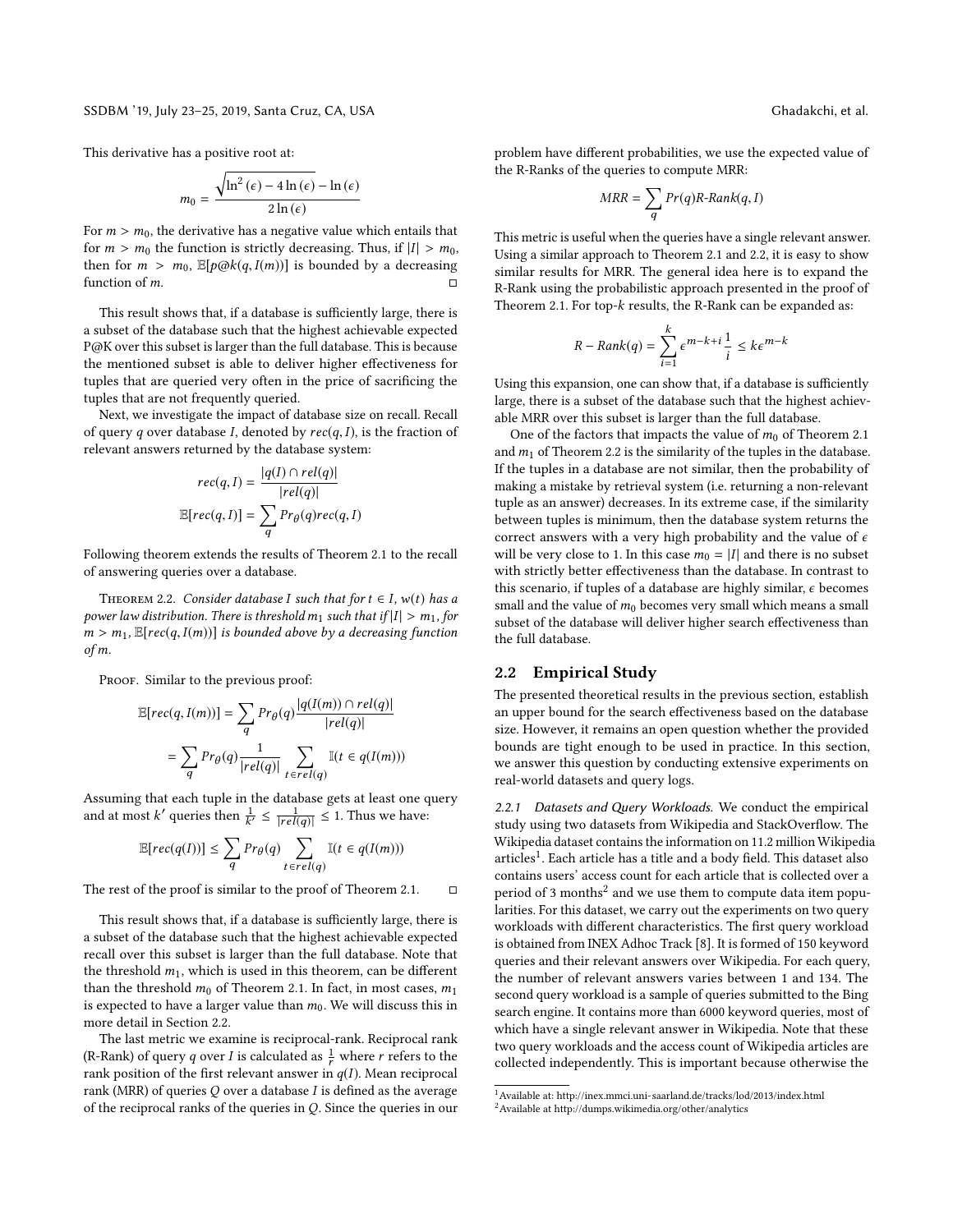Less Data Delivers Higher Effectiveness for

data items that are relevant to a query in our query log will have a high popularity which will introduce a bias into the final results.

The StackOverflow dataset contains the information of Stack-Overflow questions and answers<sup>[3](#page-4-0)</sup>. Each post in the StackOverflow website has a question and may have zero or one accepted answer. Using the questions and their accepted answer, we build a query workload for StackOverflow dataset. We pick the questions that have accepted answers in the dataset and use the title of the question as a keyword query. The final query workload contains 1 million queries and 1 million relevant answers. Furthermore, each post in StackOverflow has a view count that is the number of times a post has been viewed. We use this number to compute data item popularities and query frequencies. More precisely, if a question (or an accepted answer) has been visited a certain amount of time, we set the frequency of the query (or the popularity of the accepted answer) to this number. We divide the view counts into two independent sets, one for queries and the other for the answers.

2.2.2 Implementation. We have implemented the experiments using Apache Lucene  $6.5<sup>4</sup>$  $6.5<sup>4</sup>$  $6.5<sup>4</sup>$  with BM25 scoring method [\[31\]](#page-11-5). For the Wikipedia dataset where each article has a title and a body, we compute the relevance score of the document as a weighted sum of scores of its attributes. We find the optimal values of the weights using grid search. For each query, we retrieve the top k relevant tuples. We set the  $k = 20$  for p@20 and MRR and  $k = 100$  for recall. Some search engines use the access count of a web page as a feature in their scoring function to increase the effectiveness of the retrieval. This approach is called score boosting. We have tried boosting the retrieval system in our experiments and it did not have a significant improvement. Thus, we report the results of retrieval without any boosting techniques[\[31\]](#page-11-5).

2.2.3 Experimental Environment. We run the experiments on a Linux server with 30 Intel(R) Xeon(R) 2.30GHz cores, 500GB of memory, 100 TB of disk space and CentOS 7 operating system. We have implemented the experiments using Java 1.8 and Python 3.6.4. For efficiency experiments, we do not use any multi-threading feature of the mentioned languages.

2.2.4 Building The Subset of The Database. We evaluate the effectiveness of query answering over subsets with different sizes. We build subsets of different sizes and compute the effectiveness using each subset. Given database I, let  $I_k$  be the subset of I that contains the top  $k$ % of the most popular tuples in the database. We build a sequence of subsets of I as  $\{I_1 \ldots I_{100}\}$ . Given tuple  $t \in I$ , we denote the popularity of  $t$  as  $w(t)$ . The sequence of the subsets has the following characteristics:

(1)  $I_i$  ⊂  $I_{i+1}$ 

$$
(2) \ \forall t \in I_i, \forall t' \in I_{i+1} : w(t) \geq w(t')
$$

(2)  $\forall t \in I_i, \forall t' \in I_{i+1} : w(t) \geq w(t')$ <br>We submit queries of the different query workloads to each subset and report the results of each dataset.

2.2.5 Results of The Wikipedia Experiment. Figure [2](#page-4-2) shows the effectiveness of answering INEX queries over subsets  $I_1 \ldots I_{100}$  of Wiki-pedia. The  $x$  axis shows the size of the subset as a fraction of the whole database and the *y* axis shows the average  $p@20$ 

<span id="page-4-2"></span>

Figure 2: Effectiveness of answering INEX queries

<span id="page-4-3"></span>

Figure 3: MRR of answering INEX, Bing and StackOverflow

and recall of the queries. For very small subsets, the system has a low p@20 because these subsets do not contain enough relevant answers. As the size of the subset gets larger,  $p@20$  increases until a certain point. After this point, even though increasing the size, adds more relevant answers to the subset, it increases the chance of making mistakes by the database and we see a decrease in the  $p@20$ . The same analysis holds for recall.

Figure [3](#page-4-3) shows a similar experiment on Wikipedia using Bing queries. Most of these queries have a single relevant answer. Thus, we use the mean reciprocal rank of the results to measure the effectiveness of the search. For this query workload,  $I_2$  has the highest MRR and for subsets larger than  $I_2$ , MRR has a decreasing trend.

2.2.6 Results of The StackOverflow Experiment. Figure [3](#page-4-3) shows the effectiveness of query answering over different subsets of the StackOverflow dataset. The subset with 18% of the data has the highest effectiveness. For larger subsets, the effectiveness gradually decreases. In this experiment, there is a one-to-one mapping between the queries and their answers. Thus, excluding one answer from a subset will result in zero relevant answers for its corresponding query. More precisely, the effective subset with 18% of the data only contains the relevant answers of 18% of the queries. However, these queries are submitted so frequently that on average, the subset achieves higher effectiveness than the full collection.

<span id="page-4-0"></span><sup>3</sup>Available at:<https://archive.org/download/stackexchange>

<span id="page-4-1"></span><sup>4</sup><https://lucene.apache.org/>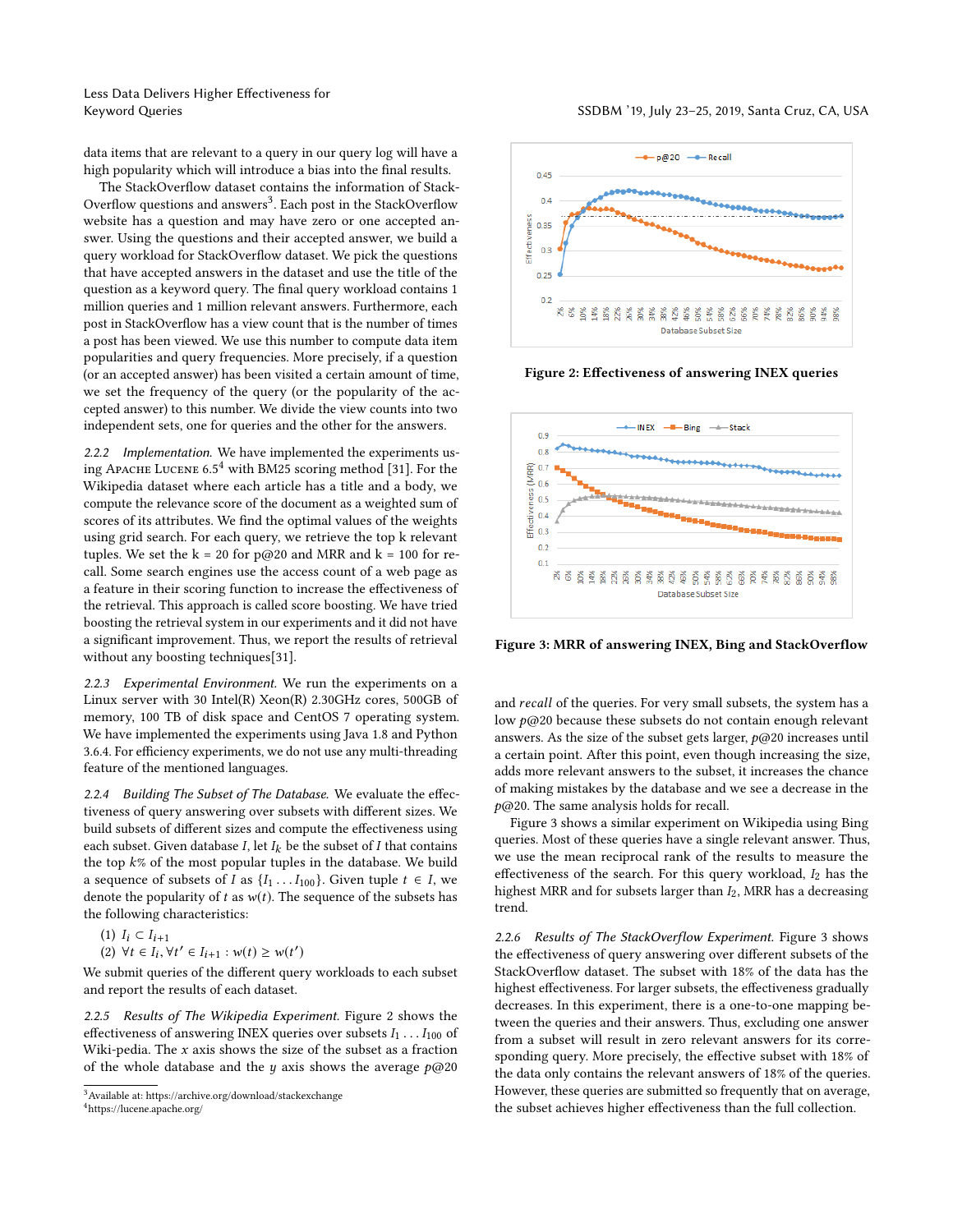These experiments show that the theoretical results presented in Section [2.1](#page-2-1) holds true in practice. More precisely, the results show that, given a database, if the size of the database grows larger than a threshold, the effectiveness of query answering will drop. As the database gets larger, the decrease in effectiveness becomes more significant. In the next section, we use these results to build a subset of the database that delivers significantly higher effectiveness in answering queries.

#### <span id="page-5-0"></span>2.3 The Effective Subset of A Database

In the previous section, we showed that under certain conditions, there are subsets of a database that, on average, deliver higher search effectiveness than the full database. We call such a subset the effective subset. An exhaustive search of subset space to find the subset with the highest effectiveness requires exponential time computations. However, based on the results of section [2.2,](#page-3-0) one can find an approximation of the subset with the highest effectiveness using a greedy search technique. The algorithm to build an effective subset starts with an empty set and iteratively adds batches of tuples to it. The algorithm scans the tuples from most popular to list popular. After every iteration, it checks the effectiveness of answering sample queries and stops as soon as the effectiveness starts decreasing.

The effectiveness can be measured using Precision@K, recall, MRR or any other user-defined metric. By setting the effectiveness to any of these metrics, the algorithm tries to build a subset that maximizes the given metric over Q. The specified metric impacts the final size of the effective subset. For example, an effective subset for precision-at-k might not deliver a higher recall compared to the full database. As an example, for INEX experiment, the subset with 10% of the popular tuples has the best  $p@20$  and the one with 22% has the best recall. Beside optimizing a subset for a single metric, it is possible to pick the subset that maximizes a metric and guarantees a minimum value for a second metric. For example, one may want to pick a subset that has the highest  $p@20$  and also does not have a worse recall than the full database. The dashed line in Figure [2](#page-4-2) specifies all the subsets that have a better recall than the full database. One may pick the best subset among these subsets to reach the highest  $p@20$  while preserving the recall of the full database with similar technique explained above.

Since the size of the effective subset is usually much smaller than the full database, using this subset potentially delivers the results in a shorter time and it should be more efficient than using the full database. We will investigate the efficiency of using the effective subset in Section [5.](#page-8-0)

As mentioned in the Introduction, the effective subset may return zero relevant results for queries with unpopular relevant answers. Assume database  $I$  and a set of queries  $Q$  such that the average precision-at- $k$  of the queries in  $Q$  over  $I$  is  $\mu$ . Consider an effective subset that increases the  $p@k$  of 80% of the queries by  $\delta$  and decreases the  $p@k$  of the rest by the same amount. Overall, the average  $p@k$  will be  $0.8(\mu + \delta) + 0.2(\mu - \delta) = \mu + 0.6\delta$  which is larger than its original value and is considered an improvement in the search effectiveness. However, using the subset increases the search effectiveness by sacrificing the  $p@k$  of a small fraction of them. These are the queries that their relevant answers are not

popular and are excluded from the subset. We name these as infrequent queries. Although infrequent queries form a smaller ratio of the whole query workload (20% in this example), a robust retrieval system should be able to handle them properly. In the next section, we present a method to addresses the issue of infrequent queries.

# <span id="page-5-1"></span>3 IMPROVING THE EFFECTIVENESS OF ANSWERING INFREQUENT QUERIES

In this section, we present two approaches to improve the search effectiveness of the infrequent queries. We develop two methods that, given the subset and full database, predict which one of these data sources deliver a higher search effectiveness. If the models predict that the full database has a higher search effectiveness, then the query is classified/labeled as infrequent. The queries that are labeled as infrequent, are submitted to the full database rather than the subset.

# 3.1 Detecting Infrequent Queries using Query Likelihood Model

Query likelihood model has been used in distributed information retrieval systems [\[35\]](#page-11-15) to select the data source that contains more relevant answers to a given query. It measures the likelihood of a data source given a query [\[31\]](#page-11-5). Consider the data source I. I can be the database or any subset of it. The language model of  $I$  is defined as the multi-set of all terms that appear in  $I$  and is denoted by  $L$ . For a given query q,  $P(L|q)$  denotes the likelihood of L being relevant to q. If  $P(L|q)$  has a high value, it means that data source I has a higher chance in effectively answering query q. For a given L,  $P(L|q)$  is computed using Bayes rule as follows:

$$
P(L|q) = \frac{P(q|L)P(L)}{P(q)}
$$

For a given query, its probability  $(P(q))$  is independent of L and is<br>the same for all data sources. The prior probability of a data source the same for all data sources. The prior probability of a data source  $P(L)$  can be computed based on different criteria. We consider a uniform prior over all data sources. Using these simplifications, one can use  $P(q|L)$  to score each data source. Let query  $q$  consist of terms  $q_1, \ldots, q_n$ .  $P(q|L) = \prod_{i=1}^n P(q_i|L)$  The probability of a term<br>given a data source  $P(a_i|L)$  can be computed as the frequency of given a data source,  $P(q_i|L)$ , can be computed as the frequency of  $q_i$ , in  $L$  over the size of  $L$ . If one of the terms does not appear in  $\overline{L}$ , then  $P(q|L)$  will be zero. To avoid zero probabilities, different<br>smoothing techniques can be applied. We use linear interpolation as  $q_i$  in  $L$  over the size of  $L$ . If one of the terms does not appear in smoothing techniques can be applied. We use linear interpolation as discussed in [\[31\]](#page-11-5). The final value of  $P(q|L)$  is used as the relevance score of data source  $L$  to query  $q$ . Given the effective subset and full database with language models  $L_s$  and  $L_f$ , the source with a higher score has a better chance in effectively answering a Thus higher score has a better chance in effectively answering q. Thus, if  $P(q|L_s) \leq P(q|L_f)$ , then q is labeled as infrequent and should<br>be submitted to the database. An experimental evaluation of this be submitted to the database. An experimental evaluation of this method is presented in Section [5.](#page-8-0)

# 3.2 Detecting Infrequent Queries using Machine Learning

In this section, we present a method to train a logistic regression classifier that predicts if a query is infrequent or not. Each query is represented by a feature vector. We extract the features over the subset and the rest of the database i.e. database excluding the subset.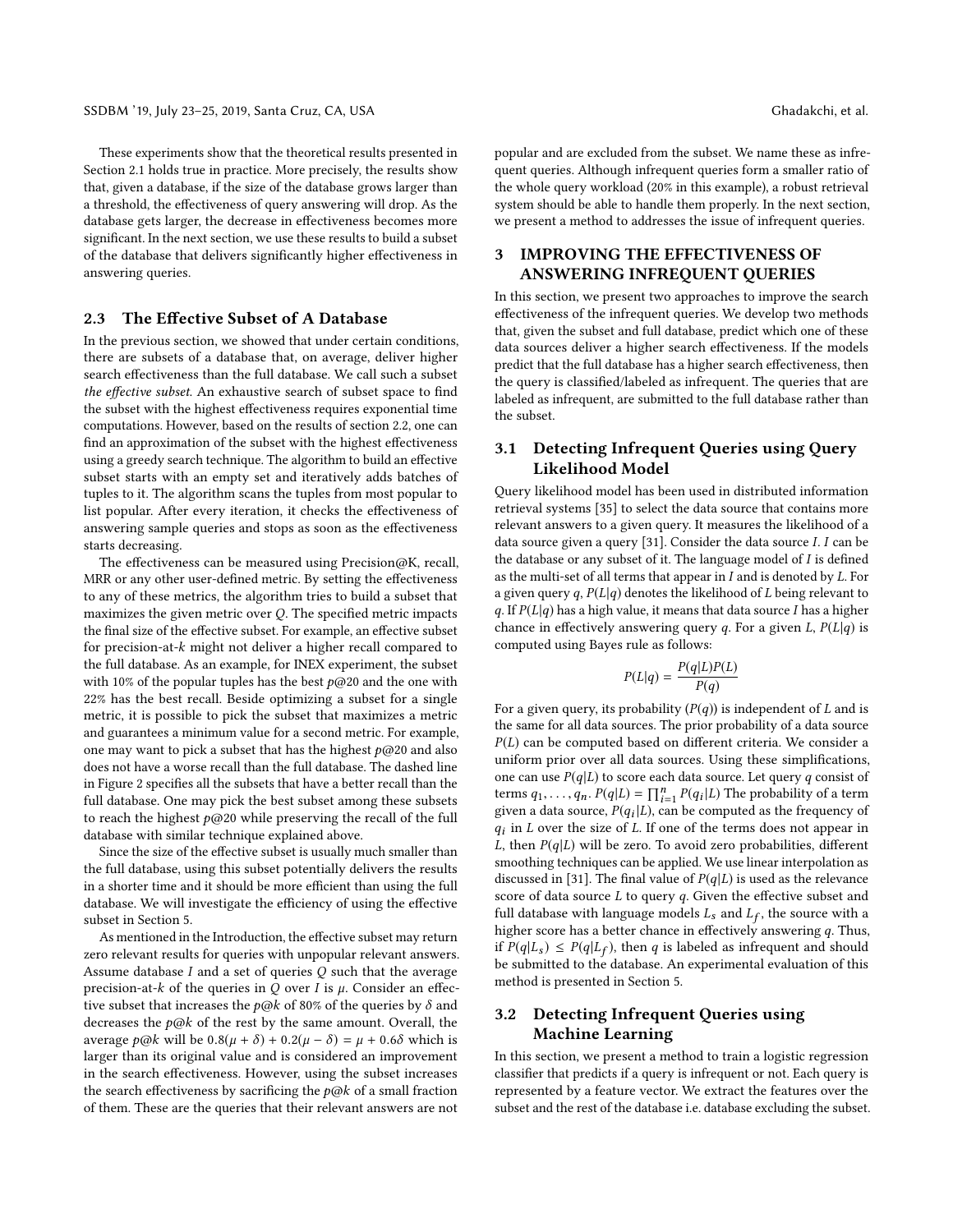We present three sets of features that are used in our system and explain why each group is useful for building the classifier.

3.2.1 Content-Based Features. Content-based features are based on the probability distribution of words in the given database. Query likelihood score explained in the previous section is one of the content-based features. Some other examples of these features are as follows:

Covered term ratio: is the fraction of the terms in the query that appear in a data source. If a query has a higher covered term ratio over the subset compared to the rest of the database, answering this query over the subset will return relevant results with a higher likelihood. For example, consider a user that is looking for Michael Stonebraker's paper on VoltDB and submits query stonebraker voltDB. If the subset contains the VoltDB paper, the subset has covered term ratio = 1. Now, if the rest of the database contains other papers of Stonebraker which are not about VoltDB, the covered term ratio of the rest of the database for the given query will be  $\frac{1}{2}$ . In this case, the subset has a better coverage than the rest of the database which means the query is not likely to be infrequent. However, if the VoltDB paper is included in the rest of the database, the feature will have a higher value over the rest of the database compared to the subset and with a higher chance, the query is infrequent.

Tuple Frequency: is the number of the tuples that a term appears in. Assume a user who is looking for papers of Stonebraker and submits the query Stonebraker. Let's assume the subset contains 50 papers by Stonebraker and the rest of the database contains 5. In this case, Tuple Frequency can be a good signal that the database should use the subset to answer the query. For queries with more than one term, the aggregate tuple frequency of the terms is used as the final value of the feature. We use different aggregate functions such as average tuple frequency of terms of the query.

Most of the content-based features are defined based on the terms of the query. We extract the same features for bi-words of the query as well. For example, given query data processing and feature Tuple Frequency, we extract the tuple frequency of the term data, processing and also the tuple frequency of the bi-word data processing.

3.2.2 Popularity-Based Features. One of the major distinguishing factors of the subset from the rest of the database is the popularity of the tuples in them. More precisely, any tuple that has a higher popularity than a certain threshold is included in the subset. We use this characteristic of the subset to design a second set of features which reflects the popularity of the relevant answers of a query. Inspired by the language model approach, we design a popularity model which is a statistical model of the popularity of the terms in a database. For each term in the database, we compute two popularity statistics: 1) The average popularity of the tuples containing that term. 2) The minimum popularity of the tuples containing that term. We use these two statistics to estimate the popularity of terms of a query. Then we aggregate the popularities of all query terms into a single value that estimates the popularity of the relevant answers of that query. For aggregation, we use minimum and average functions. Consider a user that is looking for papers on data processing using MapReduce and submits map-reduce framework. The term framework can happen in tuples with different popularities thus

its popularity is <sup>0</sup>.<sup>45</sup> whereas the term MapReduce happens in the tuples with high popularity and it's popularity is <sup>0</sup>.85. The average popularity of these two terms is <sup>0</sup>.<sup>65</sup> which is an indicator that most of the relevant answers of this query can be popular, thus query is not likely to be infrequent. Similar to content-based features, we extract popularity features for terms as well as bi-words of the query.

3.2.3 Query Difficulty Based Features. IR researchers have developed query difficulty metrics to predict the quality of the search results of a query [\[11\]](#page-11-16). Given a query and a data source, these methods compute a number that indicates the hardness of a query. These metrics can be applied to our problem to extract further features. Let us say the user submits query  $q$  where its difficulty metric over the full database is a value close to zero. This is an indicator that answering this query over the full database is easy and will result in high search effectiveness. In this case, it is reasonable to use the full database rather than the subset. However, if the estimated query difficulty is high over the full database, it means the quality of the search over the full database is likely to be low and one may consider submitting it to the subset. We use different difficulty metrics such as Clarity Score, Collection Query Similarity, etc [\[11\]](#page-11-16). We only include the difficulty metrics that can be computed for a query without actually conducting the search. There are other difficulty metrics that are computed based on the search results, however, using those metrics in our system would be inefficient as it doubles the search time. More precisely, to use those features, one should conduct the search twice, once to compute the metric and classify the query and second time to conduct the search on the subset or full database based on the results of the classifier.

3.2.4 Training The Infrequent Query Classifier. We use the logistic regression method to train our classifier. Logistic regression is a good fit for this problem because of the following reasons. First, it has higher interpretability and it is easier to see which features have a higher impact on the classification decision. Second, when the signal-to-noise ratio is low, logistic regression usually outperforms other methods. To train the classifier, we use a sample of the query workload. To build the training data, we submit each query in the sample once to the subset and once to the full database. If the search effectiveness over the full database is larger than the subset, we label the query as infrequent. Otherwise, it is labeled as a popular query. We extract 36 features per each field of the database. Most of the features mentioned above are extracted once over the subset as  $f_s$  and once over the rest of the database as  $f_r$ . A comparison of these two features can be an indicator of the class of the query. Since logistic regression is a linear model, it does not consider the non-linear comparison of these features. To include non-linear comparison of these features, we add division of them defined as  $\frac{f_s}{f}$ . These extra features represent the multitude of the difference ,,,<br>between features.

The final classifier is trained using the extracted features and their non-linear combinations. Using this classifier, we are able to predict the type of query prior to the search and submit the infrequent queries to the full database. We evaluate the effectiveness of this system in Section [5.](#page-8-0) Furthermore, we show the overhead of using a classifier prior to search is negligible compared to the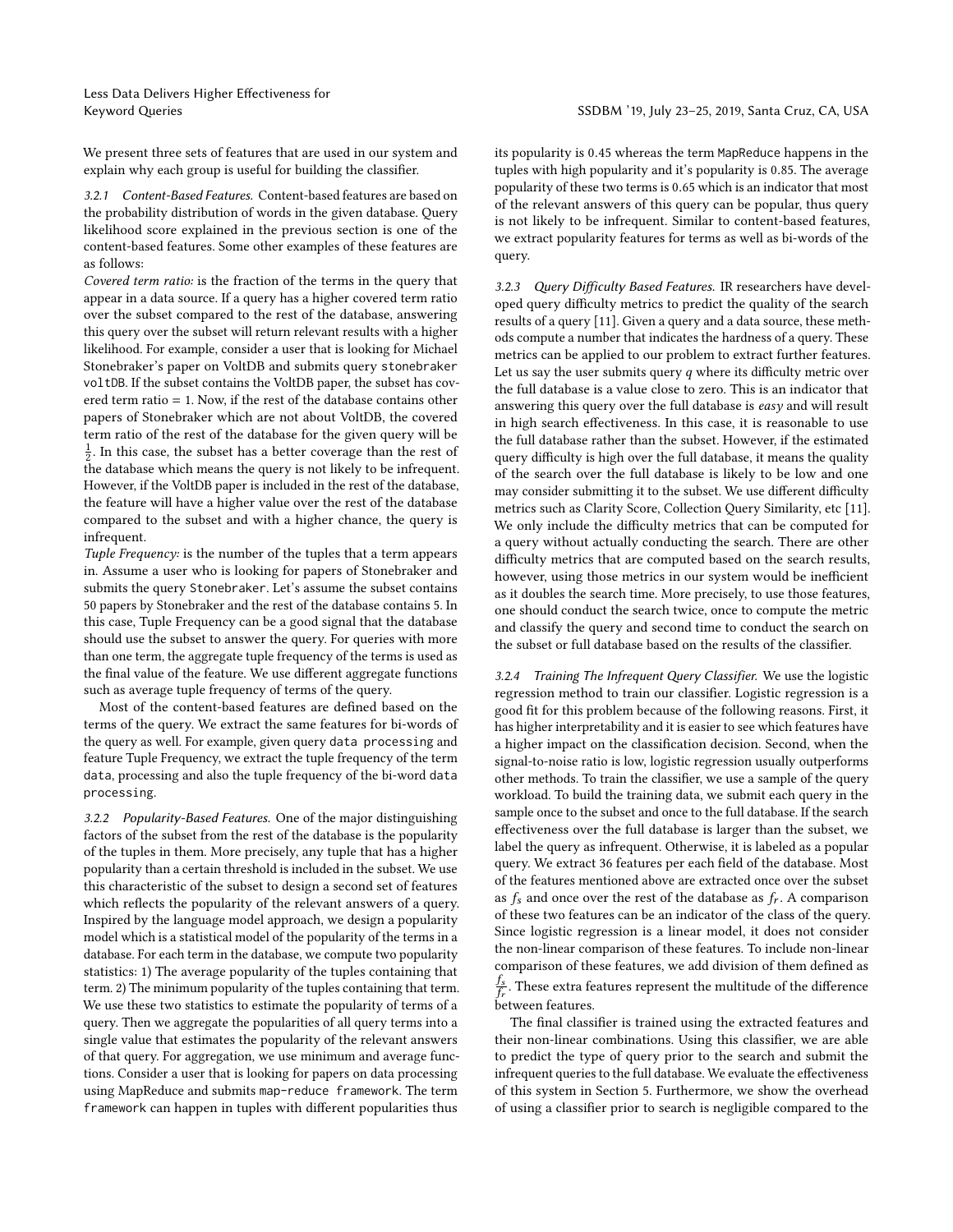<span id="page-7-2"></span>

Figure 4: System Architecture

search time. This is because the features are extracted using the pre-built indexes on the database. Also applying logistic regression classifier to a feature vector is very fast. The detailed performance evaluation of this system is presented in Section [5.](#page-8-0)

# <span id="page-7-0"></span>4 AN EFFECTIVE AND EFFICIENT KEYWORD QUERY SEARCH SYSTEM

In this section, we present a keyword query search system over relational databases that utilizes the effective subset of Section [2](#page-1-1) and infrequent query detection method introduced in Section [3](#page-5-1) to improve the effectiveness and efficiency of keyword search over large databases. Figure [4](#page-7-2) depicts the architecture of the system with the following components:

The Off-line Processes (bottom layer) consists of two components. 1) Subset Builder finds the effective subset of the database. We explained how to build an effective subset of a single relation in Section [2.3.](#page-5-0) In Section [4.2,](#page-7-1) we present an approach to build a subset of a database with multiple relations. The output of the Subset Builder is stored in the storage layer. 2) Logistic Regression component trains the classifier that is used to detect infrequent queries. This module runs periodically to reflect the changes in users' interactions history. The trained model is stored and used by Query Classifier component.

The Data Store (middle layer) is where the system keeps the full database and its effective subset. Each database can have multiple tables. Each table has an inverted index from terms to tuples. The index also contains the statistics used to compute features for queries.

The Query Interface (top layer) is in charge of executing the query. Upon receiving a query, it uses the Query Classifier, explained in Section [3,](#page-5-1) to detect if the query is infrequent or not and submits it to the subset or full database based on this information. Next, we will explain the top-k retrieval method used in this paper.

## 4.1 Keyword Query Search over Relational Databases

We use the current architecture of schema-based keyword query search techniques over relational databases to retrieve the top-k answers of a given query [\[12\]](#page-11-3). We provide a brief overview of

these techniques. We refer the interested reader to [\[12,](#page-11-3) [21\]](#page-11-17) for more detailed explanations.

Given a keyword query, a schema-based system first selects a set of tuples (a.k.a tuple-sets) from each relation that are related to the submitted query. To find these tuple-sets and compute tuple scores, the DBMS uses an inverted index. For instance, consider a fragment of the DBLP database with relations papers(pid, title, aid) and author(aid, name). Given query stonebraker voltdb, the DBMS returns a tuple-set from papers and a tuple-set from authors that match at least one term in the query. Then, it scores each tuple in the tuple sets using an IR relevance function. Next, the DBMS generates candidate networks of relations that are join expressions connecting tuple-sets via primary key foreign key relationship. Using each candidate network, the DBMS can join tuples from different tuple-sets to produce a single candidate result for the query. As an example, one candidate network in the mentioned example is paper  $\sim$  author. To connect the tuple-sets, a candidate network may contain base relations whose tuples may not contain any term in the query. The candidate networks are generated based on the schema of the database. For efficiency reasons, the DBMS limits the number and size of generated candidate networks. After obtaining these candidate networks, the DBMS runs many SQL queries on each of them and returns its results to the user. Each final result is a joining tree of tuples. The score of a joining tree is usually computed as the sum of scores of its tuples divided by the number of relations in the network to penalize the long joins. One of the notable examples of schema-based keyword search methods, called efficient IR-Style search, is introduced in [\[21\]](#page-11-17). According to [\[13\]](#page-11-18), IRStyle Search and Cover Density Search are the most effective and efficient search techniques among schema based methods. Although Cover Density has a higher effectiveness than IRStyle, it is designed and efficient for short keyword queries. Since we aim at improving general keyword queries, we use a similar technique to IRStyle method [\[21\]](#page-11-17) in our system.

Besides schema based systems, there is a second category of keyword search systems that are based on the data graph. These graph-based methods convert the database into a data graph. Converting a database with millions of records into a graph is memory consuming. Furthermore, how to find a meaningful sub-graph is a challenging problem [\[24\]](#page-11-19). For these reasons, we do not address the graph-based methods in the current paper and leave it as future work.

# <span id="page-7-1"></span>4.2 Building Effective Subsets over Multiple Relations

In section [2.3,](#page-5-0) we have presented an algorithm that builds the effective subset over a single table. In this section, we will extend that algorithm to handle databases with multiple tables. A naive approach is to run the algorithm on each relation  $R$  and store the subset of the relation  $R'$ . The problem with this approach is that it scans each relation independently however in a database with it scans each relation independently, however, in a database with multiple relations, the answer of most of the queries is a joining tree of tuples rather than a single tuple. Thus, the subset building algorithm should take this into account. More precisely, instead of iterating over single tuples, a better approach is to iterate over joining trees of tuples. To do this, one needs the access count of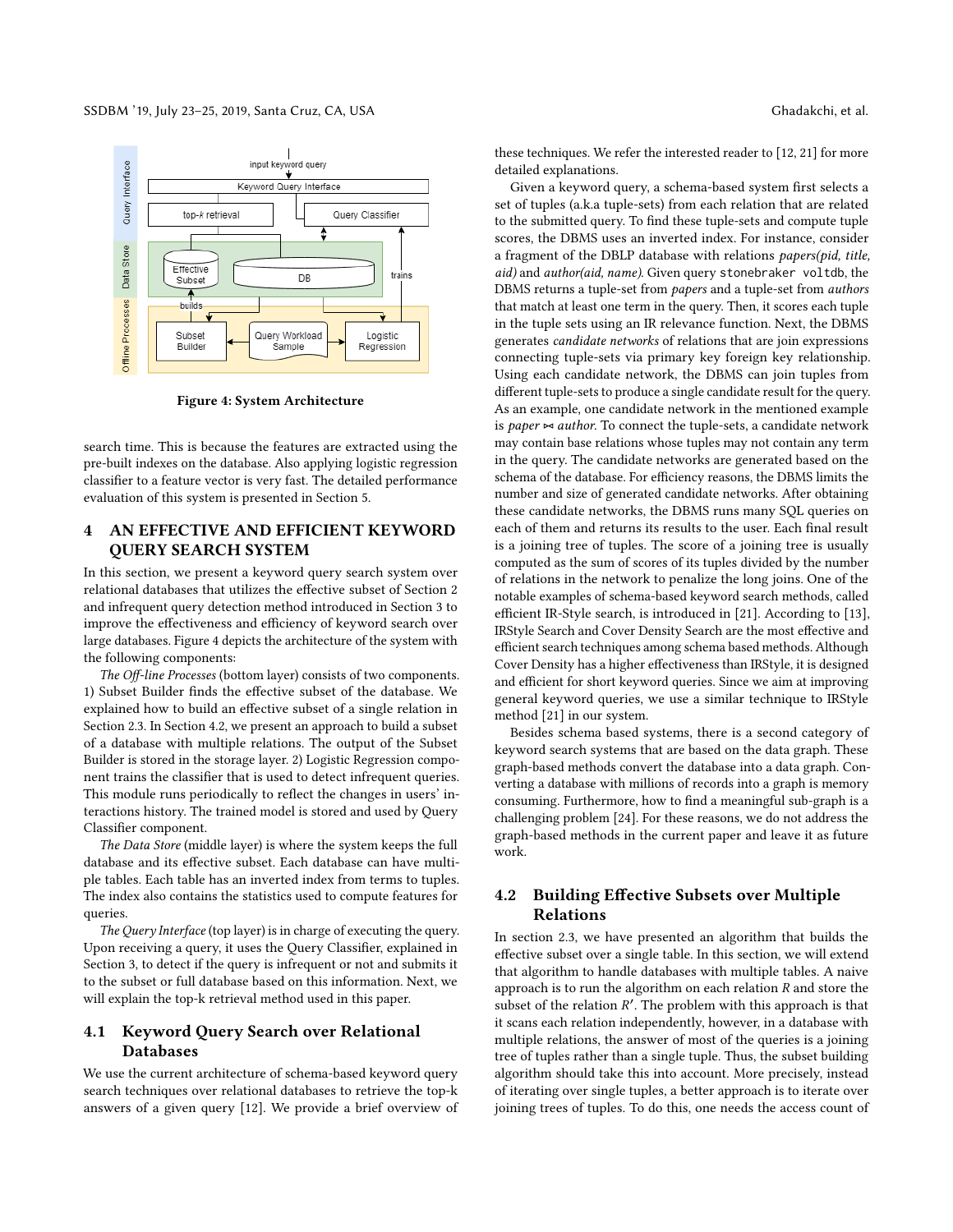Less Data Delivers Higher Effectiveness for

| <b>Algorithm 1:</b> Multi Table Subset Builder                            |
|---------------------------------------------------------------------------|
| <b>Data:</b> Set of relations $R = R_1 \dots R_n$ , sample queries Q with |
| answers, effectiveness function e                                         |
| <b>Result:</b> Set of subset relations $S = S_1, \ldots, S_n$ such that   |
| $S_i \subseteq R_i$                                                       |
| $P \leftarrow$ batch size, $M \leftarrow 0$                               |
| for i in $(1,\ldots,n)$ do                                                |
| $S_i \leftarrow \{\}$                                                     |
| Sort $R_i$ by its popularity in descending order                          |
| Let <i>it<sub>i</sub></i> be an iterator on $R_i$                         |
| end                                                                       |
| $m \leftarrow \arg \max_i it_i.\text{popularity}(), t \leftarrow it_m$    |
| while $t$ is not null do                                                  |
| Scan next P tuples from $it_m$ and add them to $S_m$                      |
| $\text{eff} \leftarrow \text{e}(Q, S)$                                    |
| if $\textit{eff} > M$ then                                                |
| update $M$                                                                |
| else                                                                      |
| break:                                                                    |
| end                                                                       |
| end                                                                       |

<span id="page-8-1"></span>tuples and join trees. However, database systems usually store the access count of individual tuples and rarely store the access count of the join trees. The reason for this is that the number of the joins will grow exponentially as the size of the relations increases. Thus, even for databases with a moderate size, it is not feasible to store the join access count. To alleviate this problem, we use the access count of tuples participating in a join and estimate the access count of the join based on access count of the participating tuples.

Consider relations  $R$  with tuple  $r$  such that access count of  $r$ is  $w(r)$ . Anytime a user accesses a join that includes r, the access count of  $r$  is increased by one. This means the access count of any join tree including tuple  $r$  will be less than or equal to  $w(r)$ . Thus, scanning the whole database ordered by access count of tuples is an approximation of scanning the database based on access count of join trees and tuples. Based on this heuristic, we propose Algorithm [1](#page-8-1) to build the effective subsets of a database with more than one relation. This algorithm takes a set of relations, a sample of query workload and an effectiveness metric as the input and builds the effective subset of each relation.

To build the final subset database, one can run this algorithm on tables with text attributes or the attributes that will be searched and use them to build the subset of the relation tables. As an example, consider paper(pid, title), paper-author(pid,aid) and author(aid, name). In this case, tables paper and author will be the input of the algorithm. Once their subsets are built, the subset of relation table paper-author is computed as all the tuples that join tuples in the subset of paper to their corresponding tuples in the author table. The processes of building the subset can be repeated periodically to reflect the changes in users' interactions and tastes over time. The output of this step is stored in the Effective Subset database in Figure [4.](#page-7-2) In the next section, we evaluate the effectiveness of the subsets built by Subset Estimator and compare it with the full database.

Keyword Queries SSDBM '19, July 23-25, 2019, Santa Cruz, CA, USA

Table 1: Dataset Information

<span id="page-8-2"></span>

| <b>Dataset</b> |      | #Tuples #Relations | Size (GB) |
|----------------|------|--------------------|-----------|
| Wikipedia      | 130M | 5                  | 35        |
| StackOverflow  | 304M | 5                  | 23        |

<span id="page-8-3"></span>Table 2: Evaluating the built subset against full database

| Experiment    | Effectiveness |      | Time (s) |       |
|---------------|---------------|------|----------|-------|
|               | Subset        | DВ   | Subset   | DВ    |
| INEX- $p@20$  | 0.33          | 0.22 | 0.70     | 1.20  |
| $INEX-rec$    | 0.29          | 0.22 | 0.70     | 1.20  |
| Bing          | 0.51          | 0.08 | 0.37     | 12.80 |
| StackOverflow | 0.51          | 0.38 | 0.41     | 6.63  |

# <span id="page-8-0"></span>5 EXPERIMENTS

In this section, first, we evaluate the effectiveness of the subsets that are built using Algorithm [1](#page-8-1) presented in Section [4.2.](#page-7-1) Then, we evaluate the effectiveness and efficiency of query answering using our system. Furthermore, we evaluate the accuracy of the infrequent query detection method presented in Section [3.](#page-5-1)

#### 5.1 Experiment Setting

We use the normalized forms of Wikipedia and StackOverflow databases introduced in Section [2.2.](#page-3-0) The details of these datasets are shown in Table [1.](#page-8-2) The Wikipedia database contains 5 tables: article, article-link, link, article-image and image stored in a MySQL database. The indexed text attributes used for search are article.body, image.caption and link.url. This dataset contains access counts for articles, images, and links. The StackOverflow dataset contains the information of StackOverflow posts with the following tables: posts, post-comment, comments, post-tag, tags and their access counts. The attributes used for search are posts.text, tags.tag\_names and comments.body. We store these databases in a MySQL 5.1 engine. The query workloads used in this section are the same as Section [2.2.](#page-3-0)

We use IRStyle method mentioned in Section [4](#page-7-0) over the full database as the baseline. To create the tuple sets with relevance score we use APACHE LUCENE and BM25 scoring technique [\[31\]](#page-11-5). We limit the size of the generated tuple sets based on a fraction of their max score. For example, if the highest score in a tuple set is s, we remove all the tuples with a score less than  $\frac{5}{2}$  from the tuple set. This helps the IPStyle method to process the queries a tuple set. This helps the IRStyle method to process the queries a reasonable time. For the experiment on  $p@20$  and MRR, we retrieve the top 20 tuples and for the recall we retrieve the top 100 tuples. The experiment environment is similar to Section [2.2.](#page-3-0)

#### 5.2 Evaluation of The Effective Subset

In this section, we evaluate the effectiveness of our subset estimator method. Given a database and a query workload, we randomly select 20% of the queries as training queries and keep the rest for testing. Then, we run Algorithm [1](#page-8-1) using training queries on the given database and build a subset of its tables. For INEX queries, we run the experiment once to maximize the  $p@20$  and once to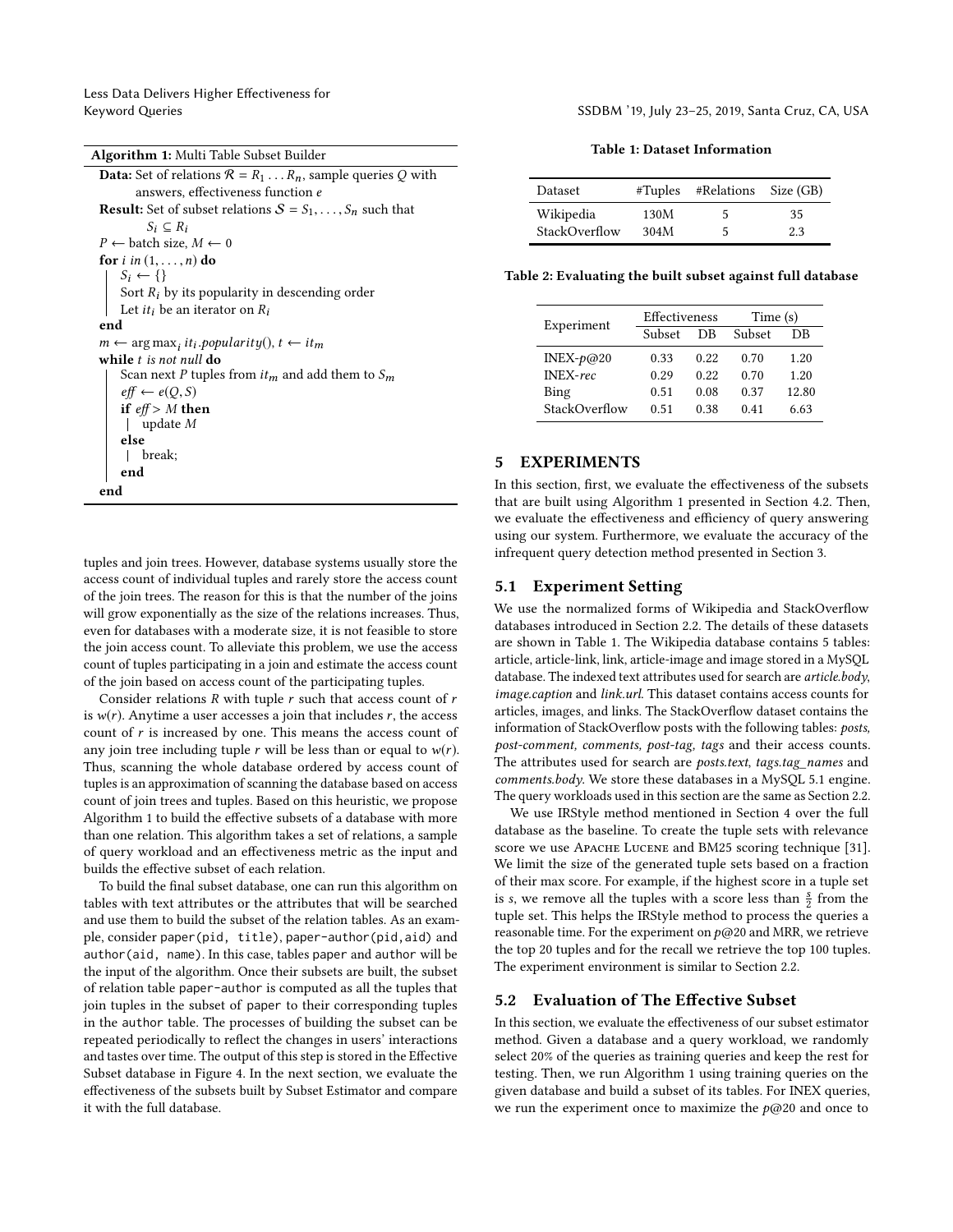maximize the recall. For Bing and StackOverflow we run the algorithm with MRR as the effectiveness function. We execute the test queries using IRStyle search method explained above once over the full database as the baseline and once over the effective subsets. For INEX experiment we report precision-at-20 ( $p@20$ ) and recall as the effectiveness metrics and for Wikipedia-Bing and StackOverflow, we report MRR (as the queries of these experiments have one relevant answer).

The results of this experiment are shown in table [2.](#page-8-3) The rows are associated with experiments and the columns are the results of that experiment. As shown in the table, the subset delivers higher effectiveness than the baseline in all four experiments. The highest gain happens in the Bing experiment. This is because for the Bing experiment, the effective subset is much smaller (2%) and as discussed in Section [2,](#page-1-1) a smaller subset results in much fewer search mistakes by the database system. Furthermore, the effective subset for the recall has the largest size as explained in Section [2.](#page-1-1)

The second evaluation criteria for our system is the efficiency (running time) of the system. As it is shown in Table [2,](#page-8-3) the running time of the queries on the subset is much shorter than the full database. There are two major reasons for this: 1) The text index on the subset is smaller than the database, thus, looking up the keywords and creating the tuple sets takes less time on the subset compared to the database; 2) The size of the tuple sets are smaller for the subset. Thus, IRStyle Search spends less time querying these sets and submits less join queries. As it is shown in Table [2,](#page-8-3) StackOverflow queries take longer than the other queries because these queries contain <sup>8</sup>.<sup>6</sup> keywords per query on average and are longer than the other two query workloads. For the recall experiment (INEXrec), we only measure the system's response time to retrieve top 20 results as most systems do not show all the possible results at the first run. That is why INEX- $p@20$  and INEX-rec experiments have the same running times.

#### 5.3 Evaluating The Infrequent Query Detection

In this section, we evaluate the query type prediction method. The objective of query type prediction is to detect the infrequent queries and improve their results while maintaining high average effectiveness for all queries. We present the effectiveness of query answering using the two infrequent query detection methods and compare it with the cases that we do not use this approach. Following is a list of different settings used for evaluating the infrequent query detection method:

- Subset: Using the effective subset to answer all queries
- Database: Using the database to answer all queries
- QL: Using the query likelihood model to predict infrequent queries and reroute them to the database
- ML: Using the logistic regression model to predict infrequent queries and reroute them to the database
- Best: Using an Oracle that knows the exact type of the query and routes the infrequent queries to the full database

To simulate the Oracle, we submit the query to both database and the subset and pick the results with higher effectiveness. The result of using the Oracle shows the best possible effectiveness that one can achieve. We carry out the evaluations on different datasets as before.

<span id="page-9-0"></span>Table 3: Results of answering Bing Queries

| Experiment  |         | Time(s)    |      |       |
|-------------|---------|------------|------|-------|
|             | Popular | Infrequent | A11  |       |
| Subset      | 0.53    | 0.03       | 0.51 | 0.37  |
| Database    | 0.07    | 0.51       | 0.08 | 12.80 |
| QL          | 0.48    | 0.22       | 0.47 | 2.23  |
| ML          | 0.48    | 0.28       | 0.50 | 2.23  |
| <b>Best</b> | 0.53    | 0.51       | 0.53 | 6.50  |

<span id="page-9-1"></span>Table 4: Results of answering StackOverflow queries

| Experiment  |         | Time(s)    |      |      |
|-------------|---------|------------|------|------|
|             | Popular | Infrequent | A11  |      |
| Subset      | 0.56    | 0.01       | 0.51 | 0.41 |
| Database    | 0.36    | 0.50       | 0.38 | 6.63 |
| OL          | 0.50    | 0.22       | 0.48 | 1.77 |
| ML          | 0.55    | 0.29       | 0.49 | 1.79 |
| <b>Best</b> | 0.56    | 0.50       | 0.55 | 3.81 |

In the first experiment, the effective subset is built over Wikipedia using Bing train queries, and we train the logistic regression model as explained in Section [3.](#page-5-1) The accuracy of this model is 0.83. Then we use the test queries to evaluate the machine learning based infrequent query detection method. The result of this experiment is shown in Table [3.](#page-9-0) The columns of the table show the search effectiveness (MRR) of popular queries, infrequent queries, and all queries as well as the average running time of all queries in seconds. The rows indicate different settings related to each system. For all queries, the subset outperforms all other methods. However, it has a very low MRR of 0.03 for infrequent queries. The ML method has high effectiveness for all queries (0.50) and it increases the MRR of infrequent queries from 0.03 on subset to 0.28.

Next, we evaluate our system using the StackOverflow dataset using a similar approach as above. The results of this experiment are shown in Table [4.](#page-9-1) Similar to the previous experiment, the system that only uses the subset achieves the highest MRR for all queries. However, it suffers from low MRR on bad queries. The system that uses the full database has an opposite performance and finally the machine learning based infrequent query detection method is able to increase the effectiveness of infrequent queries from 0.01 to 0.29 while maintaining a high MRR for all queries.

In the last experiment, we evaluate our system against INEX queries. We carry out the experiment once for maximizing P@20 and once for recall. The results of this experiment are presented in Tables [5](#page-10-0) and [6.](#page-10-1) These results follow the same trend as the previous two experiments. INEX query workload has only 145 queries compared to 6000 Bing queries and 1000000 StackOverflow queries. Because of the low number of queries, in this case, the machine learning method can not learn a very accurate model. Thus, it can not outperform the query likelihood method. These results show that, if a database system originally does not have a query workload, our system can be used with only QL infrequent query detection method and once enough queries have been logged, the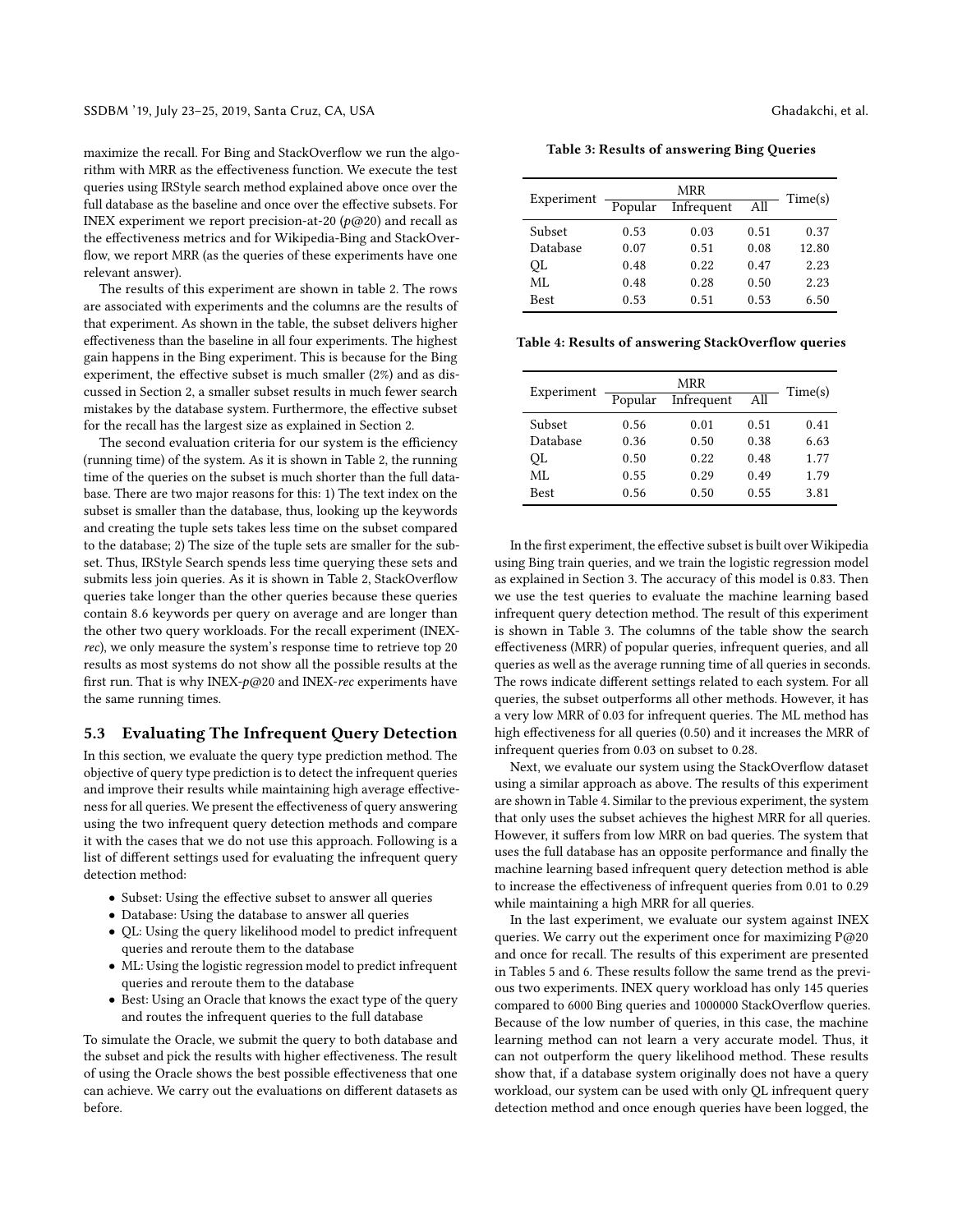<span id="page-10-0"></span>Less Data Delivers Higher Effectiveness for Keyword Queries SSDBM '19, July 23-25, 2019, Santa Cruz, CA, USA

| Experiment  |         | Time(s)    |      |      |
|-------------|---------|------------|------|------|
|             | Popular | Infrequent | A11  |      |
| Subset      | 0.44    | 0.11       | 0.33 | 0.70 |
| Database    | 0.17    | 0.31       | 0.22 | 1.20 |
| QL          | 0.36    | 0.15       | 0.29 | 0.88 |
| ML          | 0.32    | 0.25       | 0.29 | 0.90 |
| <b>Best</b> | 0.44    | 0.31       | 0.40 | 0.90 |
|             |         |            |      |      |

#### Table 5: P@20 of INEX Queries

#### Table 6: Recall of INEX Queries

<span id="page-10-1"></span>

| Experiment  | Popular | Recall<br>Infrequent | A11  | Time(s) |
|-------------|---------|----------------------|------|---------|
| Subset      | 0.30    | 0.21                 | 0.29 | 0.70    |
| Database    | 0.21    | 0.30                 | 0.22 | 1.20    |
| OL          | 0.29    | 0.21                 | 0.29 | 0.73    |
| ML          | 0.28    | 0.22                 | 0.28 | 0.79    |
| <b>Best</b> | 0.30    | 0.30                 | 0.30 | 0.85    |

system can be switched to ML mode which will deliver even higher effectiveness than the QL method.

#### 6 RELATED WORKS

Existing approaches to keyword search over relational data-bases fall into two categories: graph-based systems and schema-based systems. Graph based methods convert the database into a data graph and perform the search on it [\[9,](#page-11-2) [16,](#page-11-20) [19,](#page-11-21) [23\]](#page-11-22). Schema based approaches consider the schema as a graph and directly search the relational database by generating and executing SQL queries [\[20,](#page-11-4) [21,](#page-11-17) [27,](#page-11-23) [30\]](#page-11-24). We refer the reader to [\[12\]](#page-11-3) for a survey of keyword search approaches. Although the mentioned methods have high effectiveness and efficiency on small and medium size databases, most of them do not scale well to larger databases [\[13,](#page-11-18) [14\]](#page-11-9). Our proposed approach can be coupled with these search methods to increase the efficiency and effectiveness of search over large databases.

In [\[6\]](#page-11-10), the authors propose a keyword search method where the system quickly returns some answers to the user by scanning a part of the database, and generates forms to allow the user to explore the rest. Our approach is different because we aim to answer the queries in one shot without the need for further interactions.

Hawkin et al. [\[18\]](#page-11-25) have studied the impact of collection size on information retrieval effectiveness. Their hypothesis states that precision@20 on a sample of a collection is less than precision@20 on the whole collection. This is because, in their experiment, the number of relevant answers over the sampled collection is less than the original collection. They provide a theoretical framework as well as experimental results to justify this hypothesis and examine the causes of the drop in the search effectiveness. Furthermore, they state Document Frequency feature used in most retrieval methods varies over sample and original collection. In their experiments, they pick the subsets randomly, however, we pick the subsets based on user interaction history.

Search engines store large inverted indexes to answer users' queries. To reduce the inverted index size and query time, search engines prune their inverted index. The main objective of pruning is to reduce the size of the index as much as possible without changing the top ranked query results. Pruning techniques fall into two classes: keyword pruning and document pruning. In the first method, each term in the inverted index is assigned a score. The score can be computed based on IR scoring functions, access counts and information in the query log. Then, the keywords with low scores and their relevant postings are removed from the index. In the second approach, documents of each keyword are assigned a score and for each keyword, the documents with low scores are pruned [\[32\]](#page-11-26). Our approach is different than pruning in that its objective is to increases the search effectiveness and efficiency whereas the pruning methods only focus on improving search efficiency while maintaining the search effectiveness. In fact, most of the pruning techniques sacrifice search effectiveness for its efficiency [\[4\]](#page-11-27). Furthermore, some IR systems use a two-tier index in which the first tier consists of a pruned index and the second tier is the original index. When a query is submitted to the system, the first batch of answers is computed based on the first tier of the index and the rest is computed based on the second tier. While this approach increases the efficiency of the search, it leads to a degradation of the effectiveness [\[32\]](#page-11-26). In contrast, our system only uses one source and it does not combine the results of queries from different tiers/sources.

Caching techniques have been used in search engines [\[5,](#page-11-28) [10\]](#page-11-29), database management systems and multi-tier client-server webbased applications [\[3,](#page-11-30) [15,](#page-11-31) [26,](#page-11-32) [29\]](#page-11-33). Our proposed framework has three major differences with a cache: 1) The goal of caching is solely to improve the efficiency of the search but the main objective of our framework is to increase the search effectiveness. 2) Size of a traditional cache is fixed and determined based on the available resources however the size of the effective subset does not depend on the available resources. In fact, finding the right size for the effective subset is one of the main challenges of using such systems. 3) A larger cache has a better overall performance but a larger subset does not always perform better than a smaller one.

Volume and velocity of big data makes its handling and analytical processing a costly process. To cope with these problems, a radical approach is to let the database semi-autonomously remove some of its data. Kersten et al. [\[25\]](#page-11-34) have proposed a database with amnesia where tuples get forgotten based on different strategies. Their goal is to fix an upper bound for the database and yet be able to answer the submitted aggregate queries. Their work is different than ours as they are focused on numerical data and they do not intend to increase the accuracy of answering the queries.

Machine learning based ranking methods (a.k.a learn to rank methods) use prior probabilities as a feature to train their ranking models [\[28\]](#page-11-35). These prior probabilities are independent of any specific query and may be computed based on the previous interactions with users or side information, e.g., PageRank scores. Our approach is different as we ignore the items with lower prior access count when searching for relevant answers of popular queries instead of using the access counts for ranking candidate answers.

Dong et al. [\[17\]](#page-11-36) have studied the problem of picking a subset of data sources to optimize data fusion accuracy. Their problem is similar to ours as both of them are trying to discard a part of the